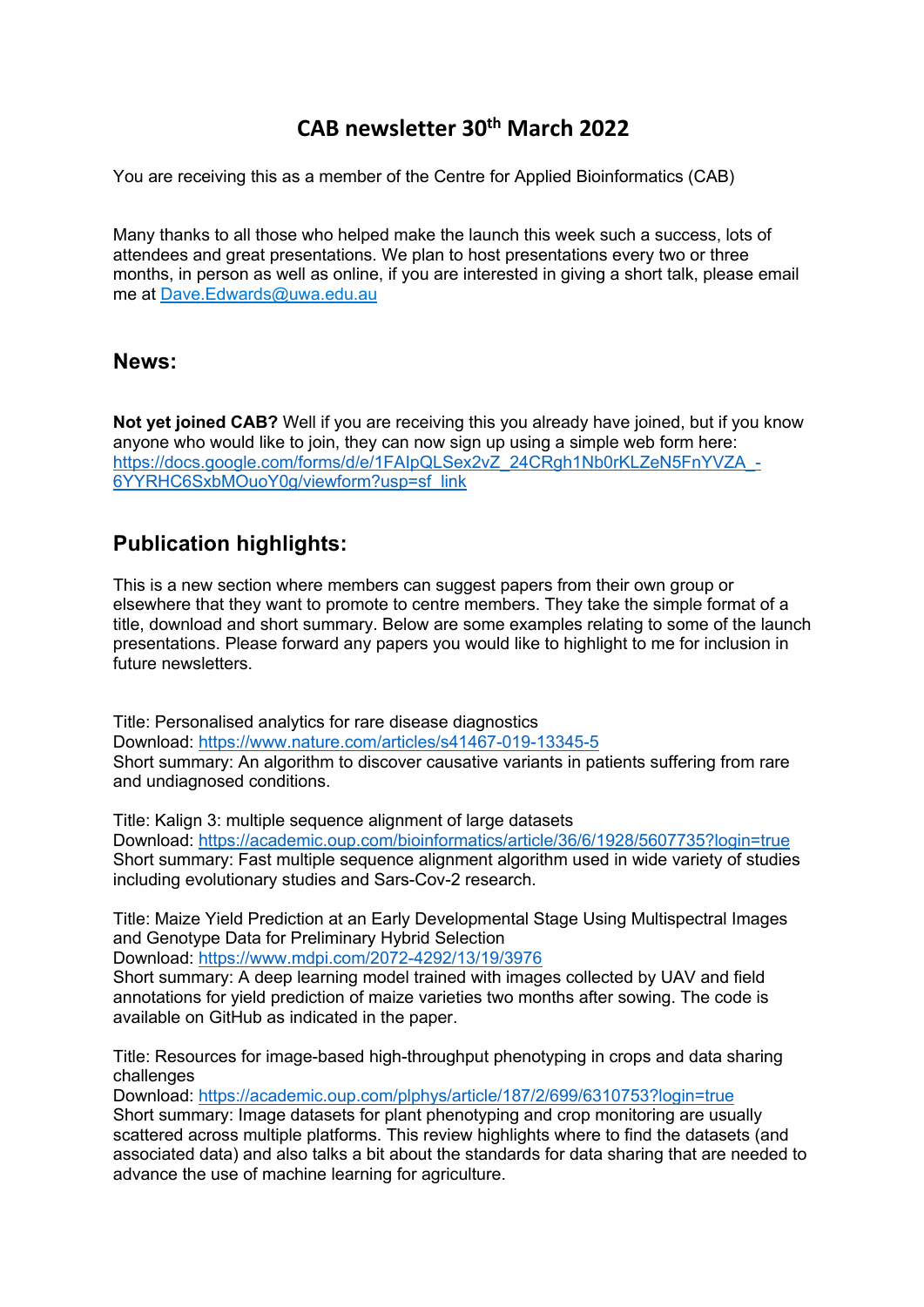Title: The Mastery Rubric for Bioinformatics: A tool to support design and evaluation of career-spanning education and training

Download: https://journals.plos.org/plosone/article?id=10.1371/journal.pone.0225256 Short summary: Tractenberg et al. identified 12 core Knowledge, Skills and Abilities (KSAs) vital to a bioinformatics career, and describe how each KSA is demonstrated across career stages of a bioinformatician. From these KSAs, Tractenberg et al. build a Mastery Rubric for Bioinformatics (MR-Bi) which provides a formalised framework for teaching and life-long learning.

## **Training:**

#### **NCI bootcamps:**

A couple of exciting data science bootcamps lined up for researchers who need to deal with Tbytes or even Pbytes of research data processing pipelines. They are Python based and aims to introduce the powerful GPU for performance in data analysis and ML/DL applications. You will experience the last version of NVIDIA GPU A100 and enjoy the performance improvement with little modification on your existing workflow.

If you are looking for recipes to scale up and out multiple GPUs to accelerate your ML/DL workflows, please sign up this bootcamp (**May 4/5**): https://gpuhackathons.org/index.php/event/nci-australia-distributed-deep-learning-gpu-

bootcamp. Application deadline is April 5.

If you are looking for an overview of Python Parallel packages and use of GPUs, please sign up this bootcamp (**May 18/19**): https://gpuhackathons.org/index.php/event/nci-cuda-pythongpu-bootcamp. Application deadline is April 27.

### **Pawsey AMD GPU Lunch n Learn & Trainings with 10-day Access to Codelab:**

Join Pawsey and AMD specialists for a 90-minute / 10-day Lunch & Learn that consists of:

- **30 March, online:** A 90-minute session on portable GPU programming with ROCm
	- o **Register**: https://pawsey.org.au/event/eoi-amd-gpu-lunch-n-learn-with-10 day-access-to-codelab/
- **4-5 April, online:** Introduction to AMD GPUs (AMD Instinct Architecture and ROCm)
	- o **Register for Day 1**: https://pawsey.org.au/event/eoi-1-day-introduction-toamd-gpus-amd-instinct-architecture-and-rocm/
	- o **Register for Day 2**: https://pawsey.org.au/event/2022-04-05-06-eoiintroduction-to-amd-gpus-amd-instinct-architecture-and-rocm/

#### **BioChats:** Tuesday 5 April 12pm AEST

Regular, informal chat about life science research, bioinformatics and research infrastructure.This month we're talking about R with conversation starters Dr Ira Cooke (James Cook University) on the subject of Combining RStudio in the cloud with github workflows and Dr Sarah Williams (QCIF) on the subject of Using workflowr to share analyses.

More information and registrations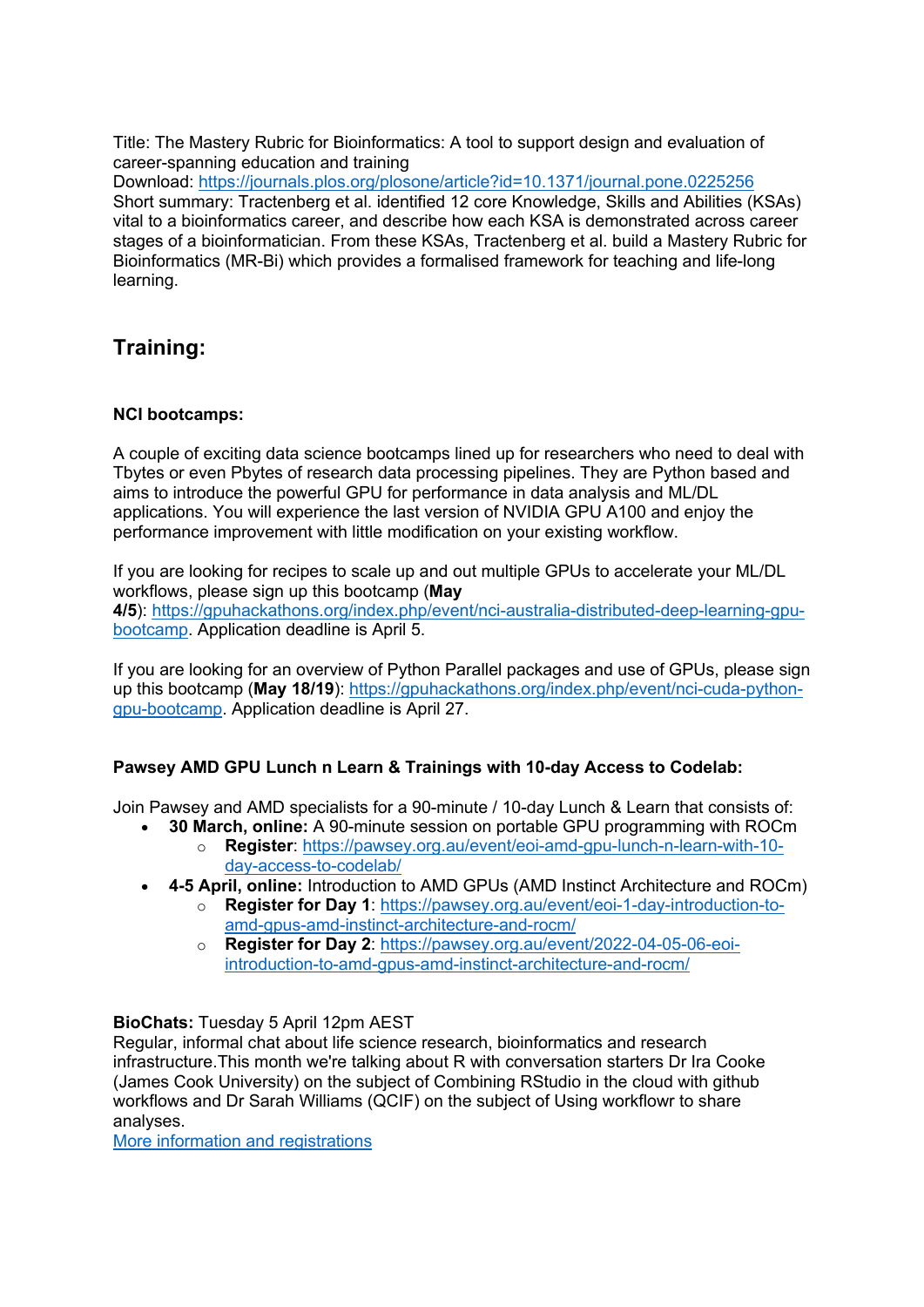**WEBINAR:** Protection of genomic data and the Australian Privacy Act: when is genomic data 'personal information'?

Wednesday 6th April 12pm AEST

Professor Mark Taylor explores the relationship between the legal concept of genetic information and the concept of genomic data relevant to health and medical research, reflect on the characteristics of each, and the possibility of more clearly identifying the legal rights and responsibilities which attach to the use and disclosure of genomic data in the future. More information and to register

**WORKSHOP:** R - fundamental skills for biologists

Four sessions between 1-22 June 2022, 2-5pm AEST.

Getting started with R can be a little daunting if you're new to programming. In this four-part workshop we will equip you with the foundations for efficiently using R and RStudio with biological data. Using gene expression data from a model of influenza infection, you will learn how to efficiently and reproducibly organise, read, wrangle, analyse, visualise and generate reports from your data in R.

## **Grants:**

#### **Australasian Leadership Computing Grants (ALCG):**

NCI is seeking Expressions of Interest from researchers for the 2022 round of the Australasian Leadership Computing Grants (ALCG).

ALCG 2022 allocations will be **20-50 MSU** per project, valid for a 12-month period from 1 July 2022 – 30 June 2023.

ALCG aims to identify ambitious and meritorious research projects with a demonstrated ability to use HPC systems effectively at scale. ALCG provides these projects with some of the largest computing resource allocations available in Australia, to push forward the top-end of extreme scale computational science.

All fields of research are eligible and encouraged to apply.

Expressions of Interest are now open. All details on how to apply are in the ALCG 2022 Information for Applicants.

Key dates:

- 31 March 2022 Online Information Session
- 10 April 2022 Expressions of Interest Deadline
- 15 April 2022 Shortlisted EOIs invited to submit a full application
- 8 May 2022 Deadline for invited applications
- 16 May 2022 Allocations announced

## **Competition:**

#### **APAC HPC-AI competition:**

NCI is supporting the APAC HPC-AI competition this year. We are calling participants from undergraduate to graduate students. Details can be found here. https://opus.nci.org.au/display/Help/APAC+HPC-AI+Competition

APAC HPC-AI competition is a well-recognised competition in the HPC community. The competition will last several months. Students have plenty of time to learn basic HPC skills, to the latest AI, GPU technology. They will be trained with experienced instructors who are experts in those domains. NCI and NSCC will provide compute resources so students can access those resources **for free** during the competition. It is a very good learning opportunity for students who don't have much chance to access HPC and run AI applications. **No prior knowledge about HPC and AI is required**, except for some basic programming experiences. We will train you up! We also welcome local mentor support to help building the